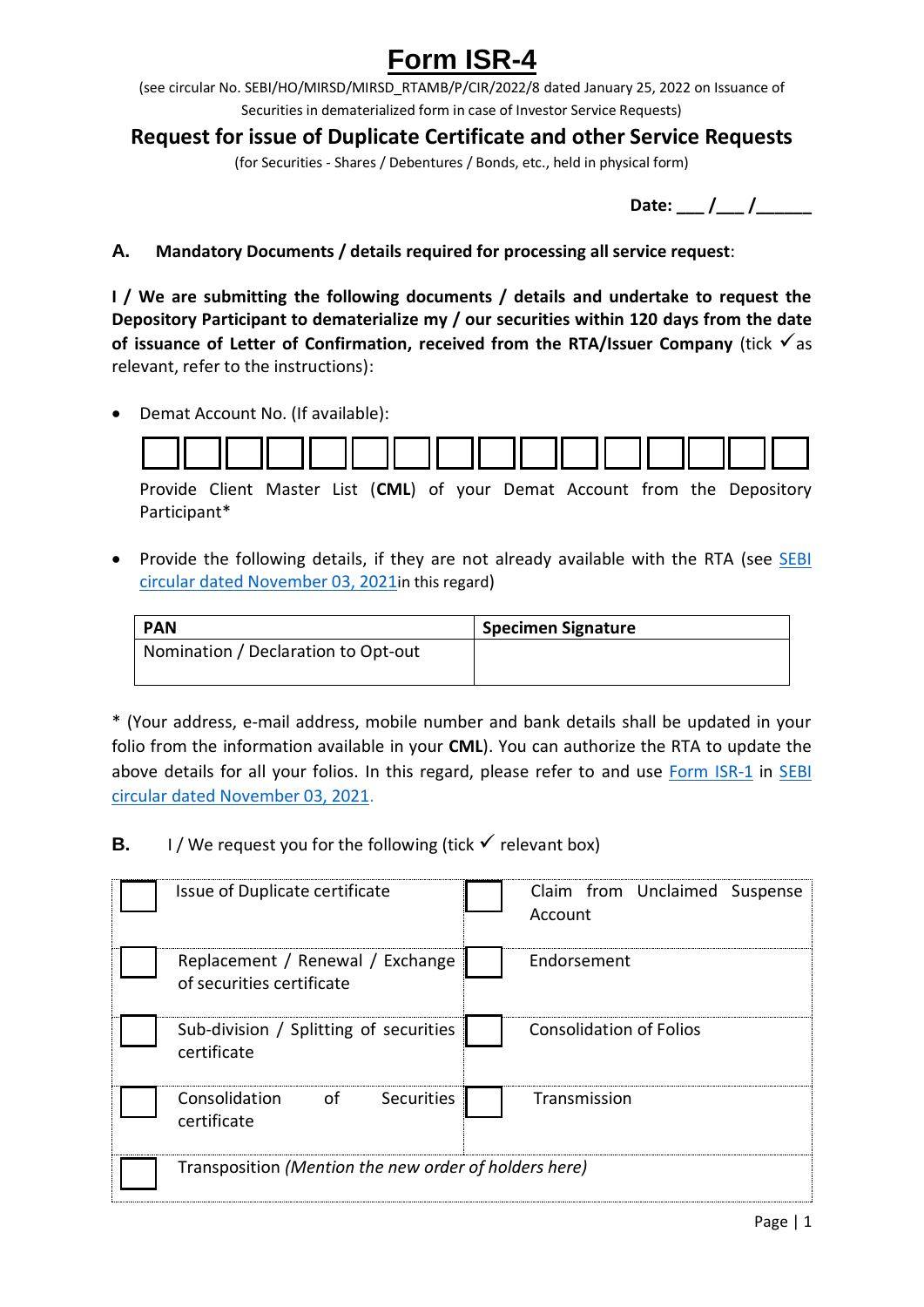## **C. I / We are enclosing certificate(s) as detailed below\*\*:**

| Name of the Issuer Company           |    |
|--------------------------------------|----|
| <b>Folio Number</b>                  |    |
| Name(s) of the security holder(s) as | 1. |
| per the certificate(s)               | 2. |
|                                      | 3. |
| Certificate numbers                  |    |
| Distinctive numbers                  |    |
| Number & Face value of securities    |    |

\*\* Wherever applicable / whichever details are available

## **D. Document / details required for specific service request:**

| ı.    | Duplicate securities certificate                                                                                                                                           |              |  |  |
|-------|----------------------------------------------------------------------------------------------------------------------------------------------------------------------------|--------------|--|--|
| Ш.    | Claim from Unclaimed Suspense Account                                                                                                                                      |              |  |  |
|       | Securities claimed                                                                                                                                                         | (in numbers) |  |  |
|       |                                                                                                                                                                            | (in words)   |  |  |
| III.  | Replacement / Renewal / Exchange of securities certificate<br>(that is defaced, mutilated, torn, decrepit, worn out or where the page on the<br>reverse is fully utilized) |              |  |  |
| IV.   | Endorsement                                                                                                                                                                |              |  |  |
| V.    | Sub-division / Splitting of securities certificate                                                                                                                         |              |  |  |
| VI.   | Consolidation of securities certificate/Folios                                                                                                                             |              |  |  |
| VII.  | Transmission                                                                                                                                                               |              |  |  |
| VIII. | Transposition                                                                                                                                                              |              |  |  |

*Provide / attach original securities certificate(s) for request for item numbers III to VIII above.*